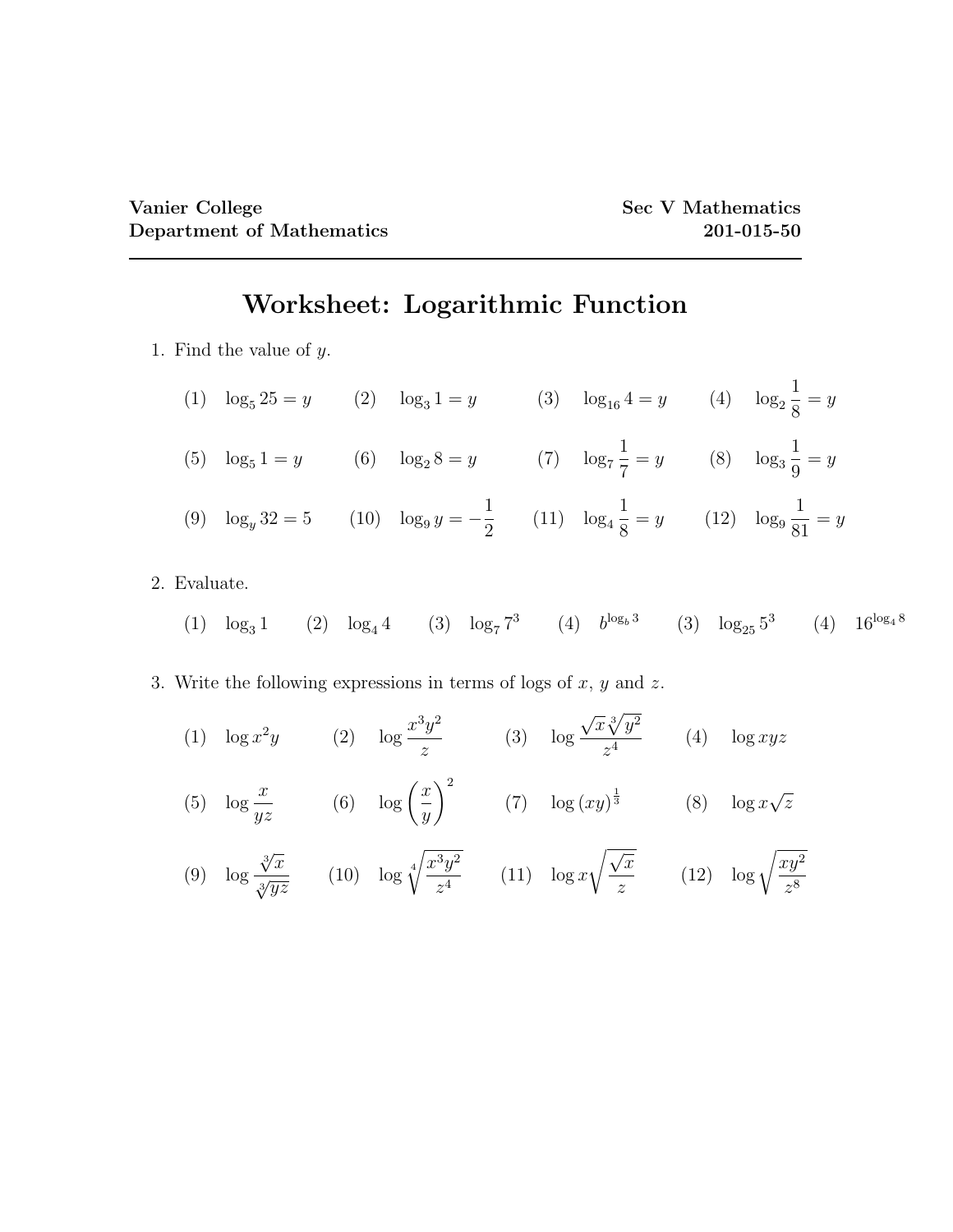- 4. Write the following equalities in exponential form.
	- (1)  $\log_3 81 = 4$  (2)  $\log_7 7 = 1$  (3)  $\log_{\frac{1}{2}}$ 1  $\frac{1}{8} = 3$  (4)  $\log_3 1 = 0$

(5) 
$$
\log_4 \frac{1}{64} = -3
$$
 (6)  $\log_6 \frac{1}{36} = -2$  (7)  $\log_x y = z$  (8)  $\log_m n = \frac{1}{2}$ 

- 5. Write the following equalities in logarithmic form.
	- (1)  $8^2 = 64$  (2)  $10^3 = 10000$  (3)  $4^{-2} = \frac{1}{10}$ 16  $(4)$  3<sup>-4</sup> =  $\frac{1}{21}$ 81  $(5) \left( \frac{1}{2} \right)$ 2  $\bigg)^{-5} = 32$  (6)  $\bigg(\frac{1}{2}\bigg)$ 3  $\bigwedge$ <sup>-3</sup>  $y = 27$  (7)  $x^{2z} = y$  (8)  $\sqrt{x} = y$
- 6. True or False?

(1) 
$$
\log\left(\frac{x}{y^3}\right) = \log x - 3\log y \qquad (2) \quad \log(a-b) = \log a - \log b \qquad (3) \quad \log x^k = k \cdot \log x
$$

(4) 
$$
(\log a)(\log b) = \log(a+b)
$$
 (5)  $\frac{\log a}{\log b} = \log(a-b)$  (6)  $(\ln a)^k = k \cdot \ln a$ 

(7) 
$$
\log_a a^a = a
$$
 (8)  $-\ln\left(\frac{1}{x}\right) = \ln x$  (9)  $\ln_{\sqrt{x}} x^k = 2k$ 

7. Solve the following logarithmic equations.

- (1)  $\ln x = -3$  (2)  $\log(3x 2) = 2$
- (3)  $2 \log x = \log 2 + \log(3x 4)$  (4)  $\log x + \log(x 1) = \log(4x)$
- (5)  $\log_3(x+25) \log_3(x-1) = 3$  (6)  $\log_9(x-5) + \log_9(x+3) = 1$
- (7)  $\log x + \log(x 3) = 1$  $(x-2) + \log_2(x+1) = 2$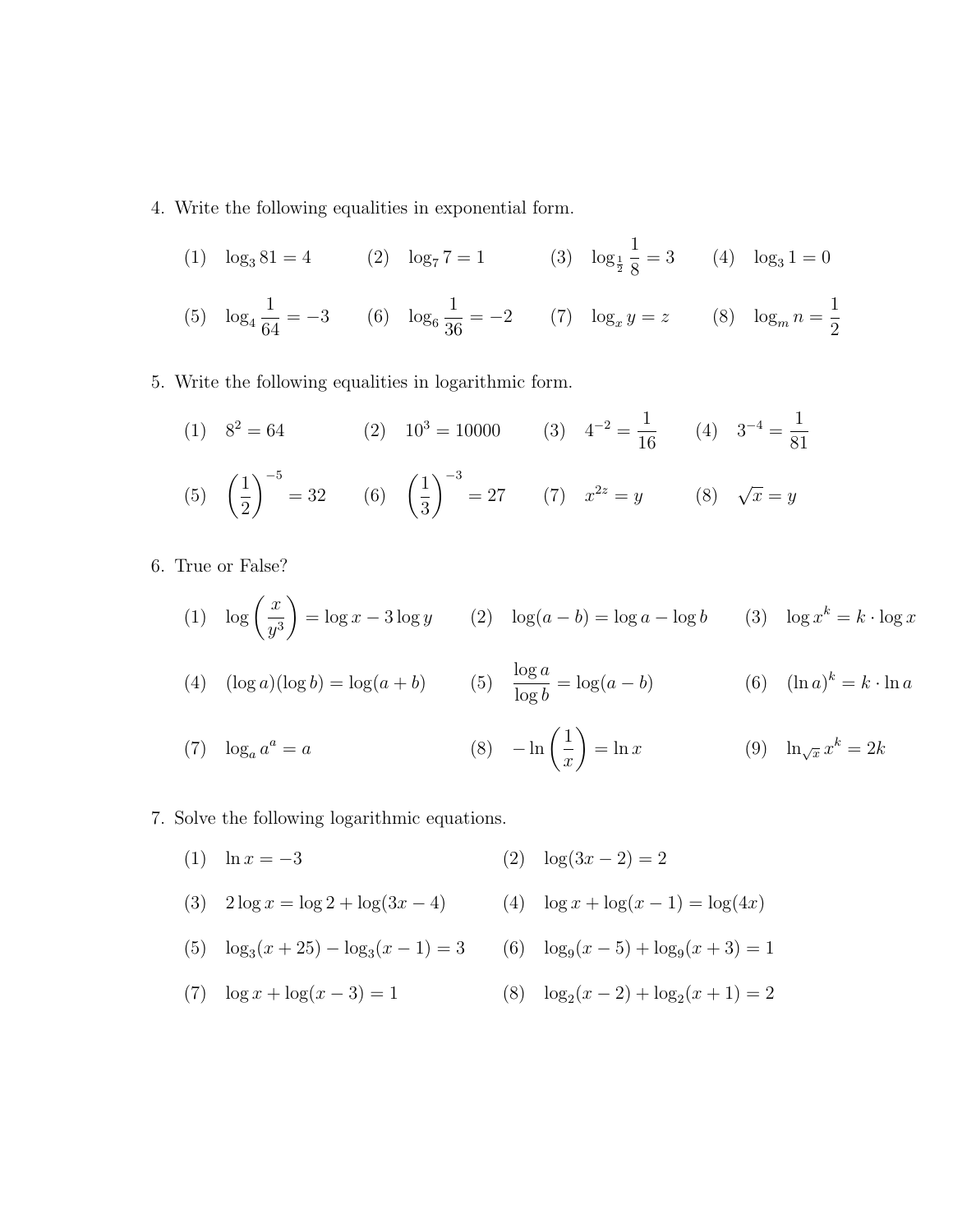8. Prove the following statements.

(1) 
$$
\log_{\sqrt{b}} x = 2 \log_b x
$$
 (2)  $\log_{\frac{1}{\sqrt{b}}} \sqrt{x} = -\log_b x$  (3)  $\log_{b^4} x^2 = \log_b \sqrt{x}$ 

- 9. Given that  $\log 2 = x$ ,  $\log 3 = y$  and  $\log 7 = z$ , express the following expressions in terms of  $x, y$ , and  $z$ .
	- (1)  $\log 12$  (2)  $\log 200$  (3)  $\log \frac{14}{3}$ 3 (4) log 0.3 (5)  $\log 1.5$  (6)  $\log 10.5$  (7)  $\log 15$  (8)  $\log \frac{6000}{5}$ 7
- 10. Solve the following equations.
	- (1)  $3^x 2 = 12$  (2)  $3^{1-x} = 2$ (3)  $4^x = 5^{x+1}$  (4)  $6^{1-x} = 10^x$
	- (5)  $3^{2x+1} = 2^{x-2}$  (6)  $\frac{10}{1}$  $\frac{16}{1+e^{-x}} = 2$
	- (7)  $5^{2x} 5^x 12 = 0$  (8)  $e^{2x} 2e^x = 15$
- 11. Draw the graph of each of the following logarithmic functions, and analyze each of them completely.
	- (1)  $f(x) = \log x$  (2)  $f(x) = \log -x$
	- (3)  $f(x) = -\log(x 3)$  (4)  $f(x) = -2\log_3(3 x)$
	- (5)  $f(x) = -\ln(x+1)$  (6)  $f(x) = 2\ln\frac{1}{2}$ 2  $(x + 3)$
	- (7)  $f(x) = \ln(2x + 4)$  (8)  $f(x) = -2\ln(-3x + 6)$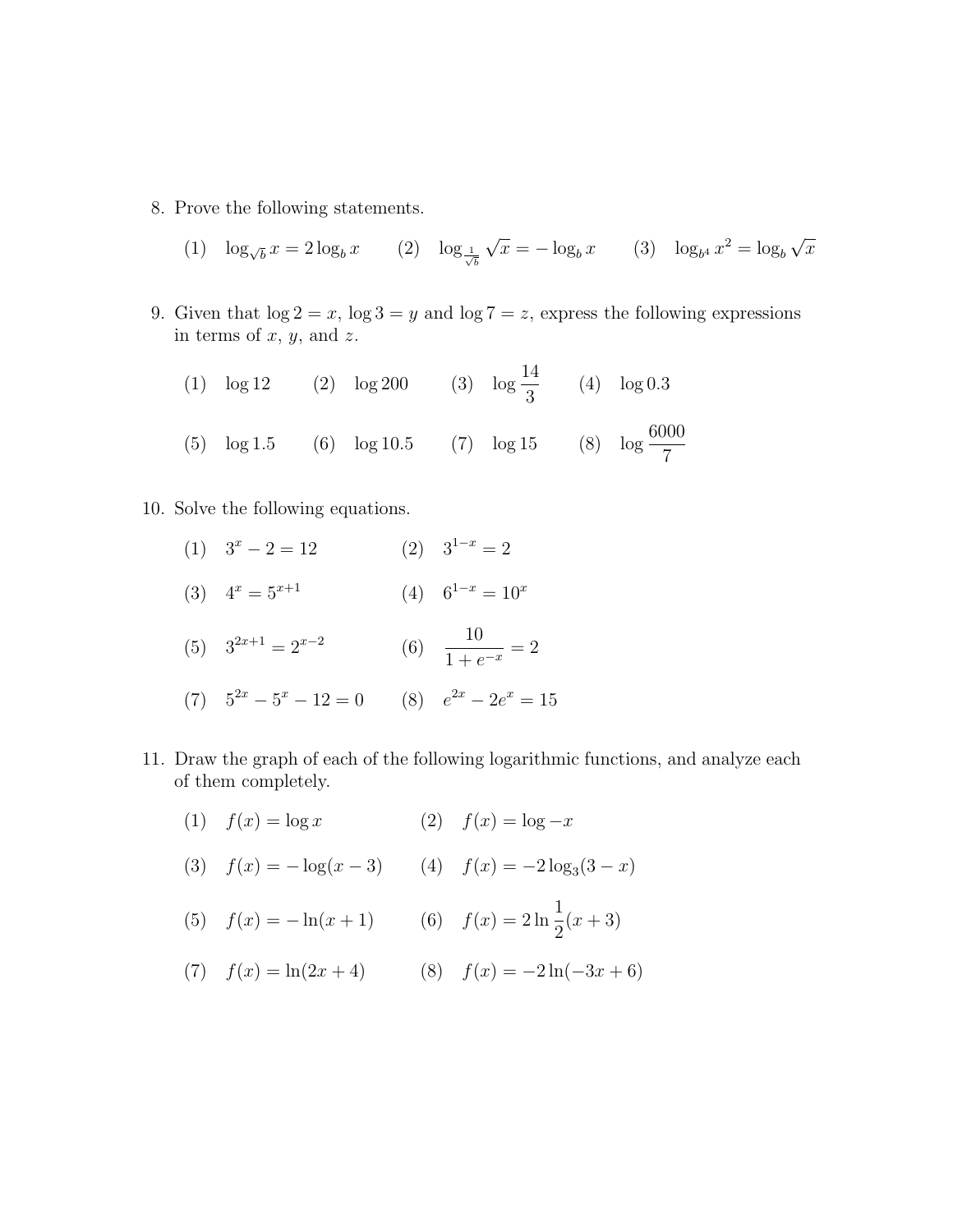- 12. Find the inverse of each of the following functions.
	- (1)  $f(x) = \log_2(x-3) 5$  (2)  $f(x) = 3\log_3(x+3) + 1$ (3)  $f(x) = -2 \log 2(x - 1) + 2$  (4)  $f(x) = -\ln(1 - 2x) + 1$ (5)  $f(x) = 2^x - 3$  (6)  $f(x) = 2 \cdot 3^{3x} - 1$ (7)  $f(x) = -5 \cdot e^{-x} + 2$  $x^{-x} + 2$  (8)  $f(x) = 1 - 2e^{-2x}$
- 13. 15 000\$ is invested in an account that yeilds 5% interest per year. After how many years will the account be worth 91 221.04\$ if the interest is compounded yearly?
- 14. 8 000\$ is invested in an account that yeilds 6% interest per year. After how many years will the account be worth 13709.60\$ if the interest is compounded monthly?
- 15. Starting at the age of 40, an average man loses 5% of his hair every year. At what age should an average man expect to have half his hair left?
- 16. A bacteria culture starts with 10 00 bacteria and the number doubles every 40 minutes.
	- (a) Find a formula for the number of bacteria at time t.
	- (b) Find the number of bacteria after one hour.
	- (c) After how many minutes will there be 50 000 bacteria?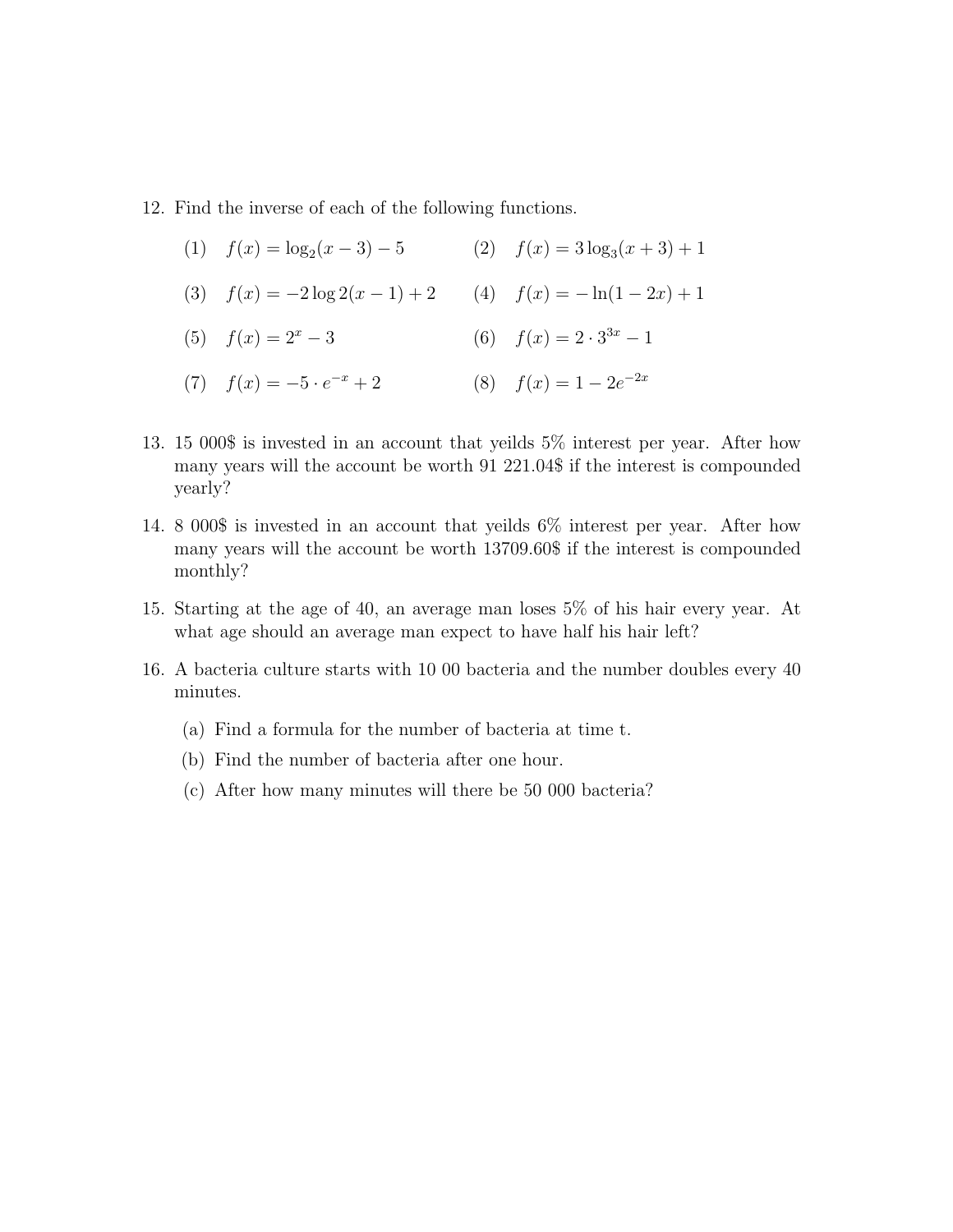## ANSWERS

| 1. $(1)$ 2          |                                                          |
|---------------------|----------------------------------------------------------|
| (2)0                | 3. (1) $2 \log x + \log y$                               |
|                     | $(2)$ 3 log x + 2 log y - log z                          |
| $(3) \frac{1}{2}$   | (3) $\frac{1}{2} \log x + \frac{2}{3} \log y - 4 \log z$ |
| $(4) -3$            | (4) $\log x + \log y + \log z$                           |
| $(5)$ 0             |                                                          |
| $(6)$ 3             | (5) $\log x - \log y - \log z$                           |
|                     | (6) $2 \log x - 2 \log y$                                |
| $(7) -1$            | $(7)\frac{1}{3}\log x+\frac{1}{3}\log y$                 |
| $(8) -2$            |                                                          |
| (9) 2               | (8) $\log x + \frac{1}{2} \log z$                        |
| $(10)\frac{1}{3}$   | (9) $\frac{1}{3}(\log x - \log y - \log z)$              |
| $(11) -\frac{3}{2}$ | $(10)\frac{1}{4}\log x+\frac{1}{2}\log y-\log z$         |
| $(12) -2$           | $(11)\frac{5}{4}\log x-\frac{1}{2}\log z$                |
| 2. (1) 0            | $(12)\frac{1}{2}\log x + \log y - 4\log z$               |
|                     |                                                          |
| (2) 1               |                                                          |
| $(3)$ 3             |                                                          |
| (4)3                |                                                          |

- (5)
- $\frac{3}{2}$
- (6) 64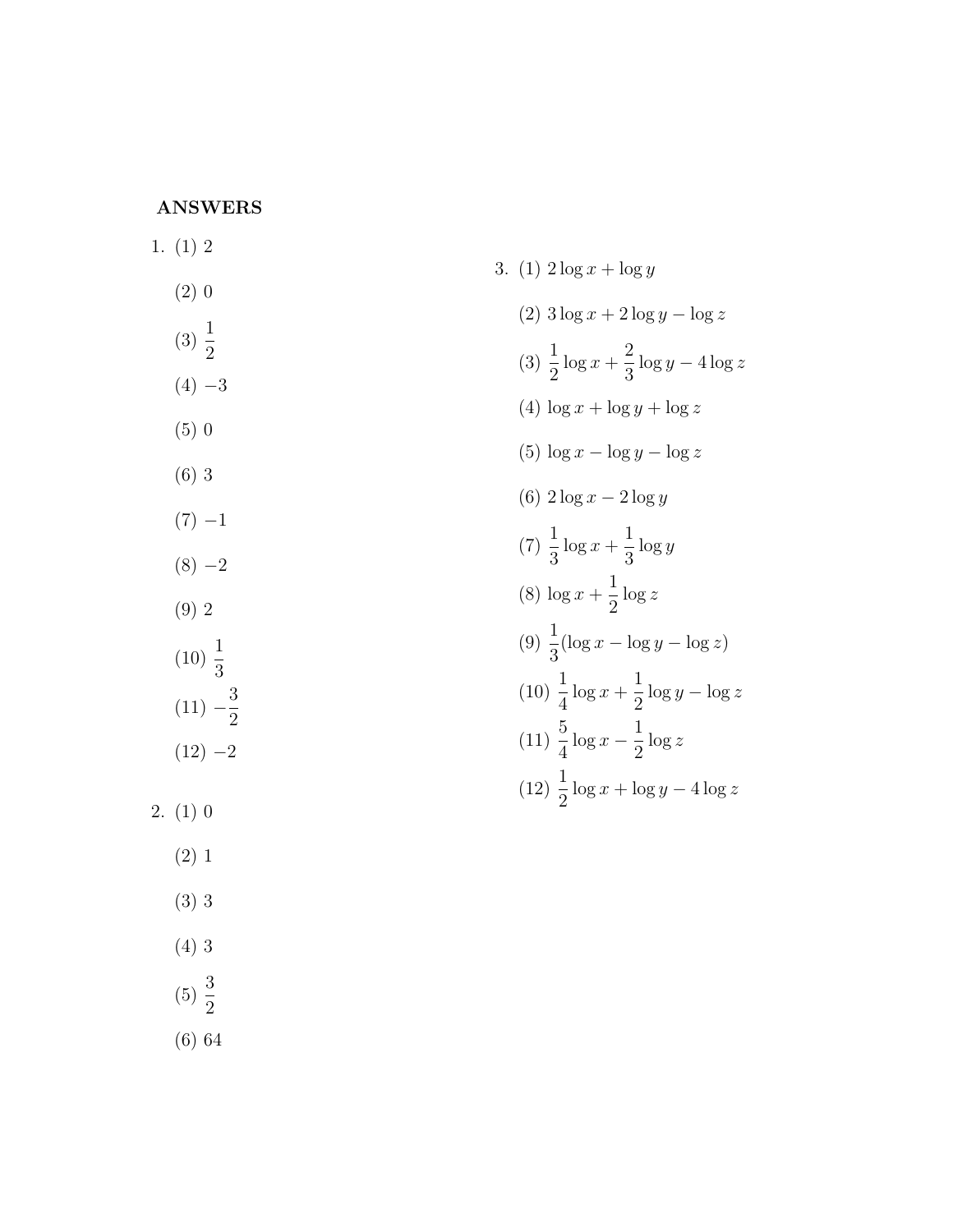- 4. (1)  $3^4 = 81$  $(2)$   $7<sup>1</sup> = 7$ (3)  $\left(\frac{1}{2}\right)^3$ =  $\frac{1}{8}$  $(4)$  3<sup>0</sup> = 1  $(5)$  4<sup>-3</sup> = 1 64  $(6)$  6<sup>-2</sup> = 1 36  $(7) x^2 = y$  $(8)$   $m^{\frac{1}{2}} = n$ 
	- 6. (1) True
		- (2) False
		- (3) True
		- (4) False
		- (5) False
		- (6) False
		- (7) True
		- (8) True
- 5. (1)  $\log_8 64 = 2$  $(2) \log_{10} 10000 = 3$ (3) log 4 1 16  $=-2$ (4) log 3 1 81  $=-4$  $(5) \log_{\frac{1}{2}} 32 = -5$ (6)  $\log_{\frac{1}{3}} 27 = -3$  $(7) \log_x y = 2z$  $\frac{1}{2}$

 $(8) \log_x y =$ 

- 7. (1)  $S = \{e^{-3}\}\$  $(2)$   $S = \{34\}$ (3)  $S = \{2, 4\}$ (4)  $S = \{5\}$  $(5)$   $S = \{2\}$ 
	- (6)  $S = \{6\}$
	- $(7)$   $S = \{5\}$
	- $(8)$   $S = \{3\}$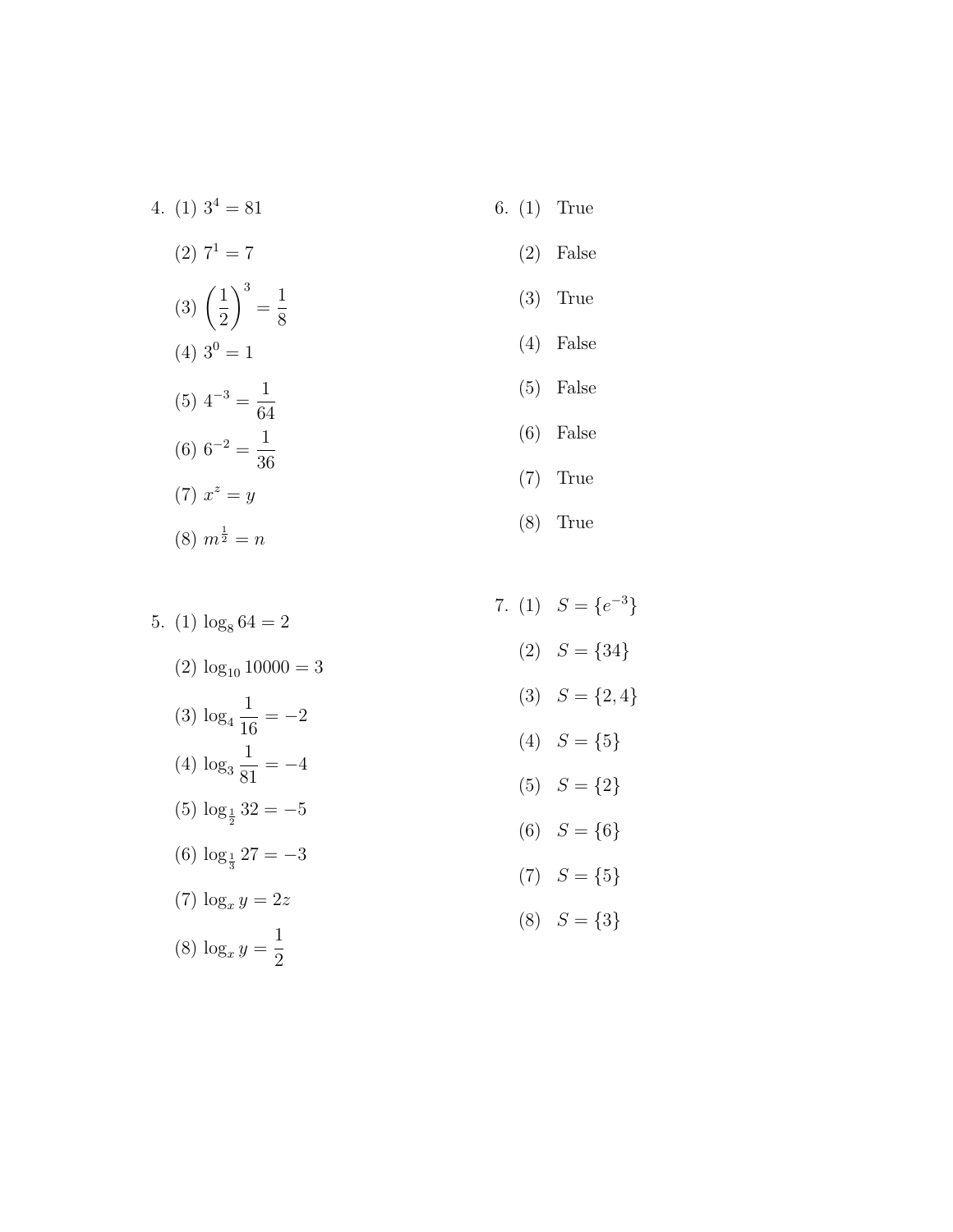8. (1)  $\log_{\sqrt{b}} x = 2 \log_b x$ 

$$
\log_{\sqrt{b}} x = \frac{\log x}{\log \sqrt{b}}
$$

$$
= \frac{\log x}{\frac{1}{2} \log b}
$$

$$
= 2 \frac{\log x}{\log b}
$$

$$
= 2 \log_b x
$$

(2)  $\log_{\frac{1}{\sqrt{b}}}$ √  $\overline{x} = -\log_b x$ 

$$
\log_{\frac{1}{\sqrt{b}}} \sqrt{x} = \frac{\log \sqrt{x}}{\log \frac{1}{\sqrt{b}}}
$$

$$
= \frac{\frac{1}{2} \log x}{-\frac{1}{2} \log b}
$$

$$
= -\frac{\log x}{\log b}
$$

$$
= -\log_b x \quad \Box
$$

(3)

$$
\log_{b^4} x^2 = \log_b \sqrt{x}
$$

$$
\log_{b^4} x^2 = \frac{\log x^2}{\log b^4}
$$

$$
= \frac{2 \log x}{4 \log b}
$$

$$
= \frac{1}{2} \frac{\log x}{\log b}
$$

$$
= \frac{1}{2} \log_b x
$$

$$
= \log_b \sqrt{x} \quad \Box
$$

9. (1)  $2x + y$  $(2)$   $x+2$ 

$$
(3) \ x - y + z
$$

$$
(4) \ y-1
$$

$$
(5) \ y-x
$$

$$
(6) \ y+z-x
$$

$$
(7) \ \ 1-x+y
$$

$$
(8) \ x + y - z + 3
$$

10. (1) 
$$
S = \{2.402\}
$$

$$
(2) S = \{0.369\}
$$

$$
(3) \quad S = \{-7.213\}
$$

$$
(4) \quad S = \{0.438\}
$$

$$
(5) \quad S = \{-1.652\}
$$

(6) 
$$
S = \{-\ln 4\}
$$

$$
(7) \quad S = \{\log_5 4\}
$$

$$
(8) S = \{\ln 5\}
$$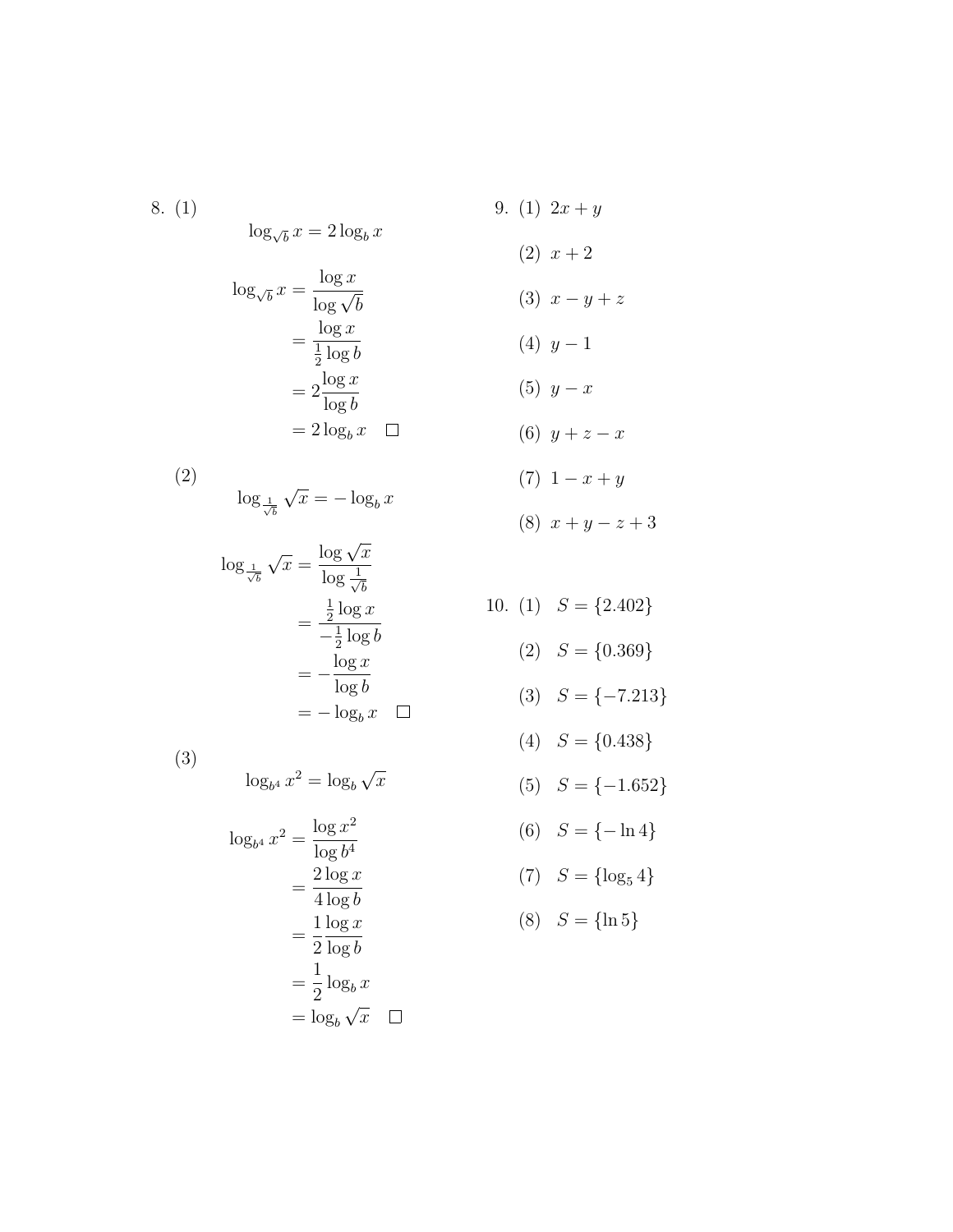11. (1)



 $Dom(f) = ]0, +\infty[$  $R(f) = \mathbb{R}$ Zeros: 1 Y-intercept: None Variation:  $f(x) \nearrow$  if  $x \in ]0, +\infty[$  $f(x) \searrow$  if  $x \in \emptyset$ Extremums: Max: None, Min: None Sign:  $f(x) \ge 0$  if  $x \in ]0,1]$  $f(x) \leq 0$  if  $x \in [1, +\infty[$ 





 $\text{Dom}(f) = ]-\infty,0[$  $R(f) = \mathbb{R}$ Zeros:  $-1$ Y-intercept: None Variation:  $f(x) \nearrow$  if  $x \in \emptyset$  $f(x) \searrow$  if  $x \in ]-\infty,0[$ Extremums: Max: None, Min: None Sign:  $f(x) \geq 0$  if  $x \in ]-\infty, -1]$  $f(x) \le 0$  if  $x \in [-1, 0]$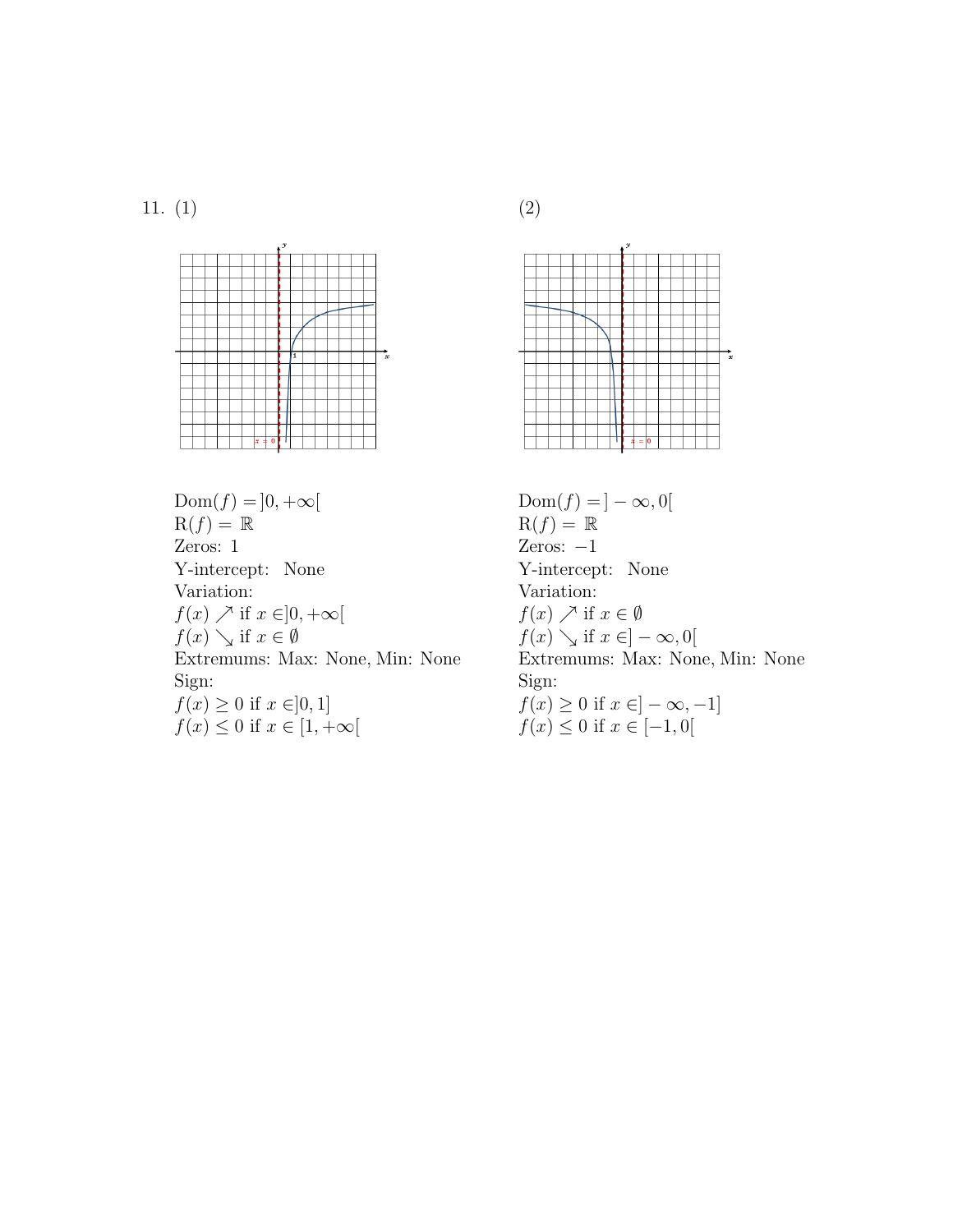

 $Dom(f) = ]3, +\infty[$  $R(f) = \mathbb{R}$ Zeros: 4 Y-intercept: None Variation:  $f(x) \nearrow$  if  $x \in \emptyset$  $f(x) \searrow$  if  $x \in ]3, +\infty[$ Extremums: Max: None, Min: None Sign:  $f(x) \ge 0$  if  $x \in ]3, 4]$  $f(x) \leq 0$  if  $x \in [4, +\infty[$ 



 $\text{Dom}(f) = ]-\infty, 3[$  $R(f) = \mathbb{R}$ Zeros: 2 Y-intercept: −2 Variation:  $f(x) \nearrow$  if  $x \in ]-\infty, 3[$  $f(x) \searrow$  if  $x \in \emptyset$ Extremums: Max: None, Min: None Sign:  $f(x) \ge 0$  if  $x \in ]2,3[$  $f(x)\leq 0$  if  $x\in ]-\infty,2[$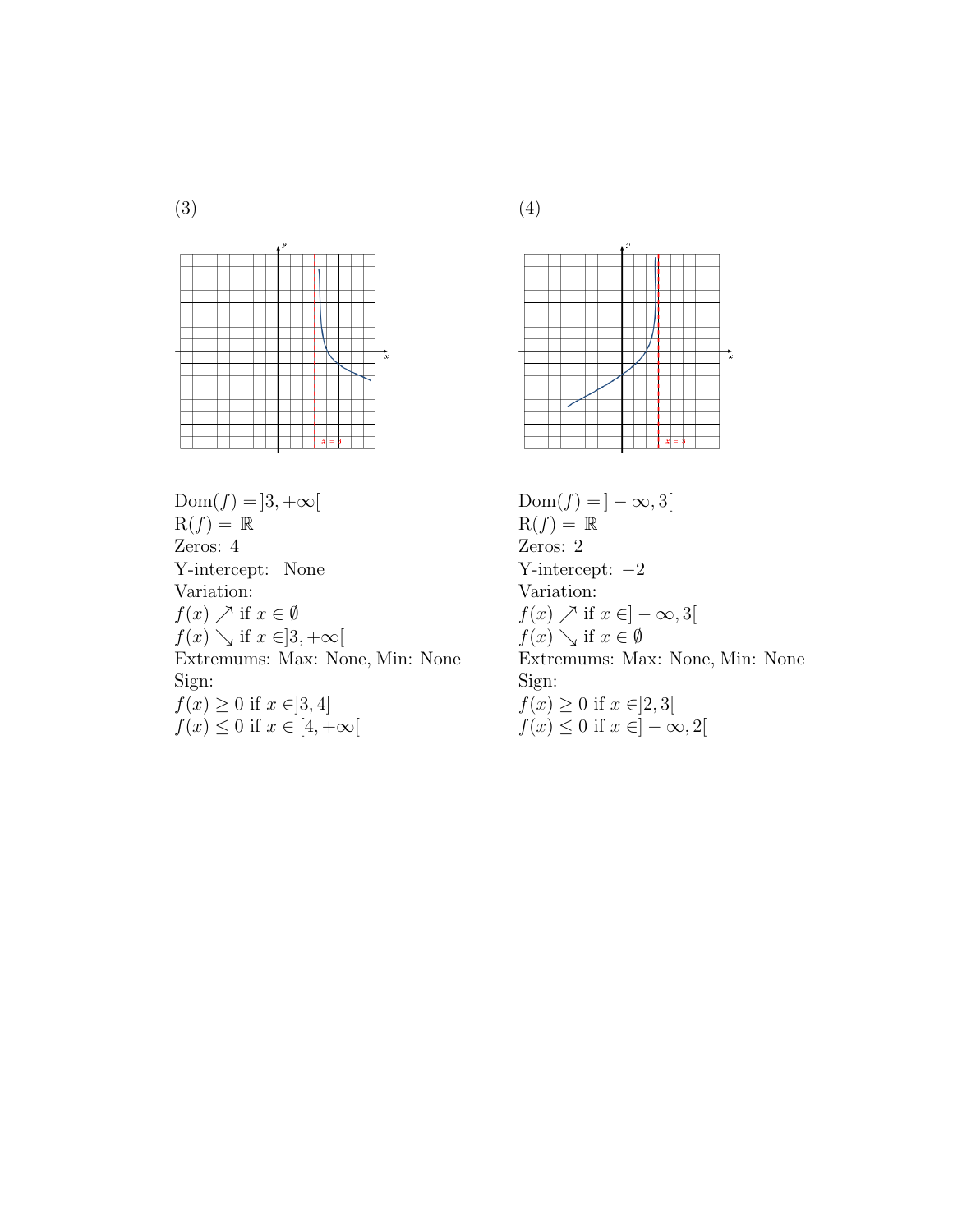



 $Dom(f) = ] - 1, +\infty[$  $R(f) = \mathbb{R}$ Zeros: 0 Y-intercept: 0 Variation:  $f(x) \nearrow$  if  $x \in \emptyset$  $f(x) \searrow$  if  $x \in ]-1, +\infty[$ Extremums: Max: None, Min: None Sign:  $f(x) \ge 0$  if  $x \in ]-1,0[$  $f(x) \leq 0$  if  $x \in ]0, +\infty[$ 



 $Dom(f) = \left] -3, +\infty \right[$  $R(f) = \mathbb{R}$ Zeros: −1 Y-intercept:  $2 \ln \frac{3}{5}$ 2 Variation:  $f(x) \nearrow$  if  $x \in \left] -3, +\infty \right[$  $f(x) \searrow$  if  $x \in \emptyset$ Extremums: Max: None, Min: None Sign:  $f(x) \geq 0$  if  $x \in [-1, +\infty[$  $f(x) \le 0$  if  $x \in [-3, -1]$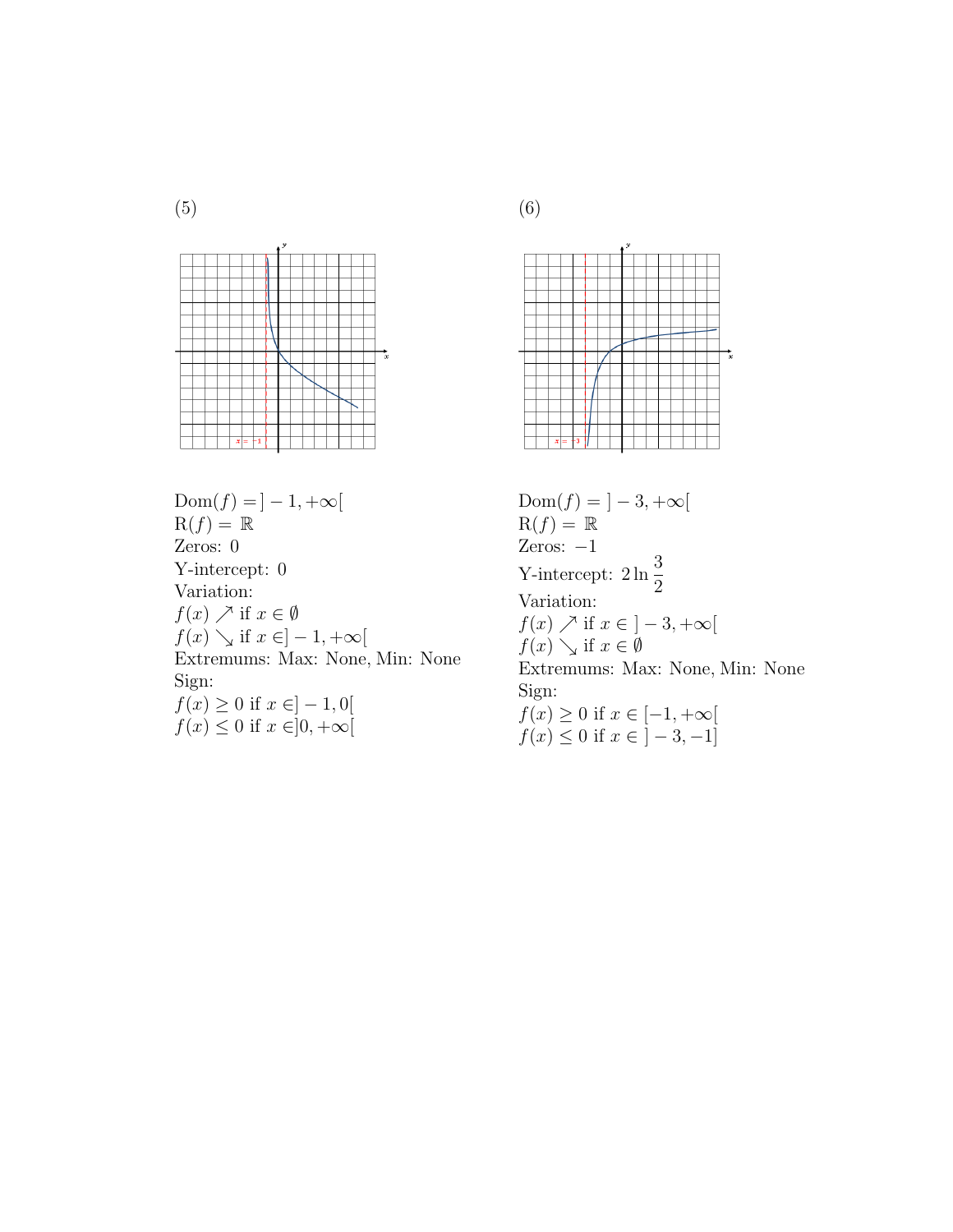(7)



 $Dom(f) = ]-2, +\infty[$  $R(f) = \mathbb{R}$ Zeros:  $-1.5$ Y-intercept: ln 4 Variation:  $f(x) \nearrow$  if  $x \in ]-2, +\infty[$  $f(x) \searrow$  if  $x \in \emptyset$ Extremums: Max: None, Min: None Sign:  $f(x) \ge 0$  if  $x \in [-1.5, +\infty[$  $f(x) \le 0$  if  $x \in \left[-2, -1.5\right]$ 



Sign:  $f(x) \geq 0$  if  $x \in \left[\frac{5}{3}\right]$ 

$$
f(x) \ge 0
$$
 if  $x \in [\frac{5}{3}, 2[$   
 $f(x) \le 0$  if  $x \in ]-\infty, \frac{5}{3}[$ 

(8)